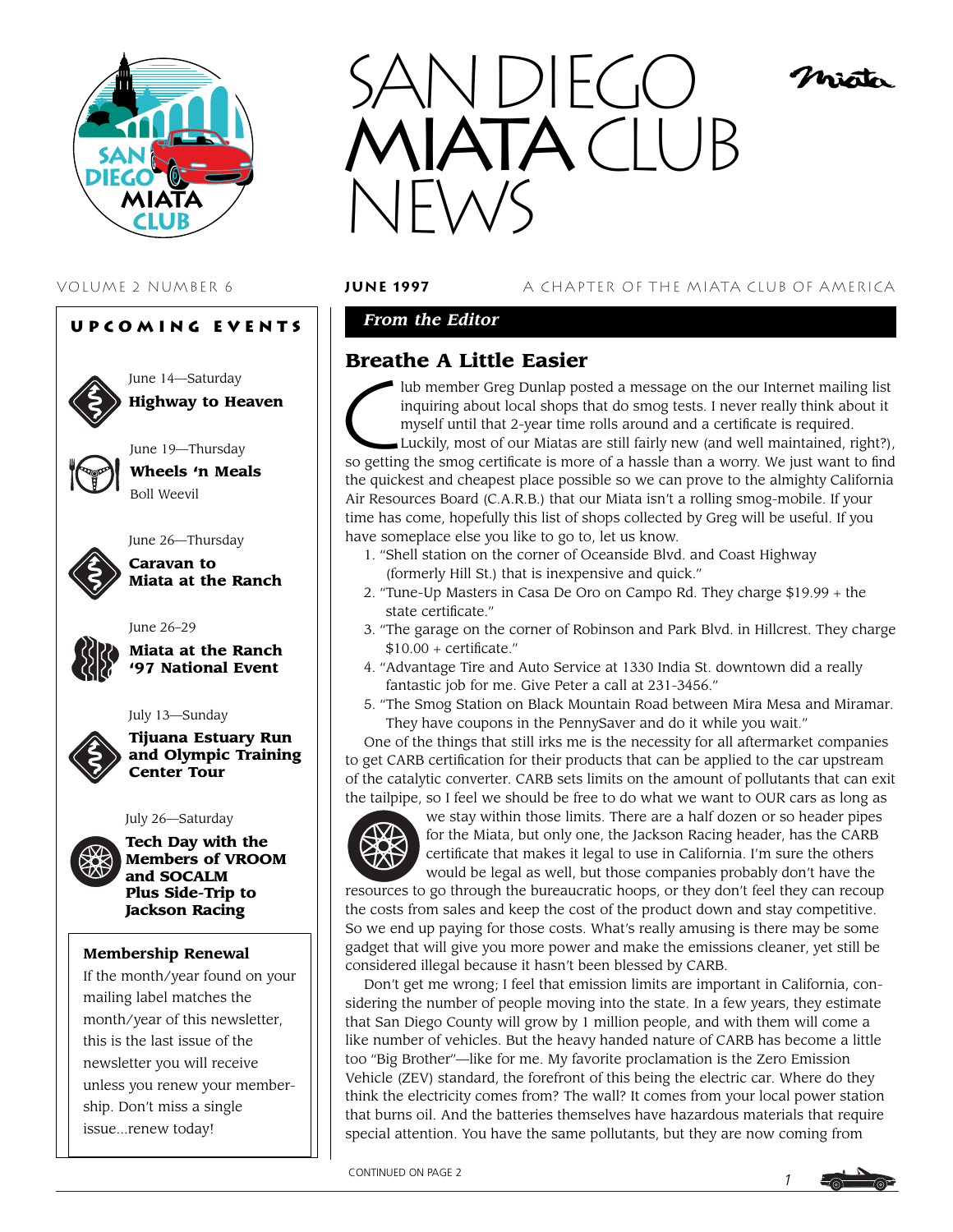#### **From the Editor** CONTINUED FROM PAGE 1

other sources. And CARB was going to require that auto makers sell a certain percentage of these ZEV's each year, or they would not be allowed to sell non-ZEV's in California. Luckily CARB saw that the technology is nowhere near capable of mainstream use yet. By the year 2000, you may see some fuel cell technology emerge from the laboratories, or hydrogen power may become more practical, but until then, we'll have to rely on companies finding techniques to make gasoline engines more fuel efficient and emission stingy.

### **And Now For Something Completely Different...**

On a lighter note, summer and warmer weather is just around the bend. There are some fantastic club runs coming up that you really should

# **Tire Testers Needed**



s most of you already know,<br>our club and SOCALM are<br>participating in some tire tes<br>ing for Kevin Lakkis of Tovo our club and SOCALM are participating in some tire testing for Kevin Lakkis of Toyo Tire, who is a member of both clubs.

Several rounds of the testing are already complete, and I am now looking for interested club members who would like to add their input to Kevin's database of information. There are two sets of wheels and tires available for testing... a set of 195/50VR15 Toyo Proxes FZ4s, an all season moderateperformance tire, on 15 X 7" TSW "Blade" wheels; and a set of 215/40ZR16 Toyo Proxes T1s, a truly high-performance tire, on 16 X 7.5" TSW "Evos".

All that is asked of testers is that they record their experiences and opinions on a form provided by Kevin and submit a picture of themselves and the car with the tires on it with the report when their testing period is over. Each tester will get to run the test tires for one month. At this writing, the plan, as far as I know it, is to continue to test the tires until they are worn, or at least plan on attending. We have over 150 cars in our club, so we should hopefully be seeing some high turnouts. I'm pretty sure most people didn't pay \$20 just so they could get my ultra-informative editorials (OK, maybe 70%-sure). It's not easy for someone to stand up and say "I'll do a run", then plan, test, and execute the run for our enjoyment. I attended the last run done by Steve and Yvonne Hart to the Campo Railroad Museum, and it was a blast. So if your schedule permits, please consider attending our monthly runs put on by some great folks on some of the best roads in the best climate the United States has to offer. Otherwise all you'll have this summer are my articles. Scary, huh?

See you on the twisties… —ROBERT "JTBOB" HOLLAND

nearly worn, out. I cannot guarantee, however, that Toyo will not decide to terminate the testing earlier than that, as one can easily see that such a plan could make for an excessively long testing period. The point of my saying that is to make clear that it is possible that everyone who signs up may not actually get to test the tires. But if you ask to be on the list, I will put you on the list on a purely first come, first served basis.

Please try to reflect on your personal driving habits when you ask to test a specific wheel/tire combination. If the mainstay of your driving is commuting, it may be more appropriate for you to test the FZ4s. If you own a heavily modified car or drive like Rainer, your impressions of the T1s may be more useful to Toyo. The main purpose of this testing, after all, is to provide meaningful data to Toyo.

I have one more FZ4 tester as I write this. President Mark is just about ready to give them up to Tonya Zalenski and I have nobody on the list to follow her. The T1s are spoken for until early July, but I would still like to have some more testers for those tires as well. If you are interested, please E-mail or call me at (619) 486-4711 to get on one of the lists.

Thanks.

—VOODOO BOB

#### **Board of Directors**

President MARK BOOTH (619) 670-3789 markb@adnc.com

Vice President

RAINER MUELLER (760) 439-0067 Rainer\_Mueller@compuserve.com

Secretary/Events Coordinator NATALIA RISSOLO (619) 287-7582 library2@class.org

Treasurer TONY BEECHER (619) 549-6660 beecher@bigfoot.com

Membership "VOODOO" BOB KRUEGER (619) 486-4711 voodoo@adnc.com

Autocross STEVE HART (619) 579-9093

Club E-mail Postmaster CINDY PALOMA (619) 534-0969 owner-sd-miata@cs.ucsd.edu

#### **Newsletter**

Editor/Webmaster ROBERT "JTBOB" HOLLAND (619) 546-8218 robert@caliban.ucsd.edu Design and Layout TOM & STEPHANIE GOULD (619) 298-8605 tomgould@adnc.com

#### **Notices**

THE SAN DIEGO MIATA CLUB is an official chapter of the Miata Club of America. We are a nonprofit organization whose purpose is to promote the enjoyment of —and enthusiasm for— the Mazda Miata.

*SAN DIEGO MIATA CLUB NEWS* is the monthly newsletter of the San Diego Miata Club. Use of articles or stories by other MCA chapters is hereby granted, provided proper credit is given.

**Submissions to the newsletter** are welcomed and encouraged. Did you just add a new accessory to your Miata? How about writing a review and submitting it to the newsletter? Where possible, please send your electronic submissions to the newsletter editor, Robert Holland (robert@caliban.ucsd.edu). Submissions can also be faxed to the club's dedicated phone line or mailed to the club's post office box. Submission deadline is the 15th of each month.

**Internet:** The San Diego Miata Club has established a dedicated World Wide Web Home Page at http://mmdshare.ucsd.edu/sdmc.html. The club has also established a members-only electronic mail list for those members with E-mail capability.

*2*

Dedicated 24-hour voice/fax phone line: (619) 670-7948

**San Diego Miata Club** P.O. Box 2286 Spring Valley, CA 91979-2286

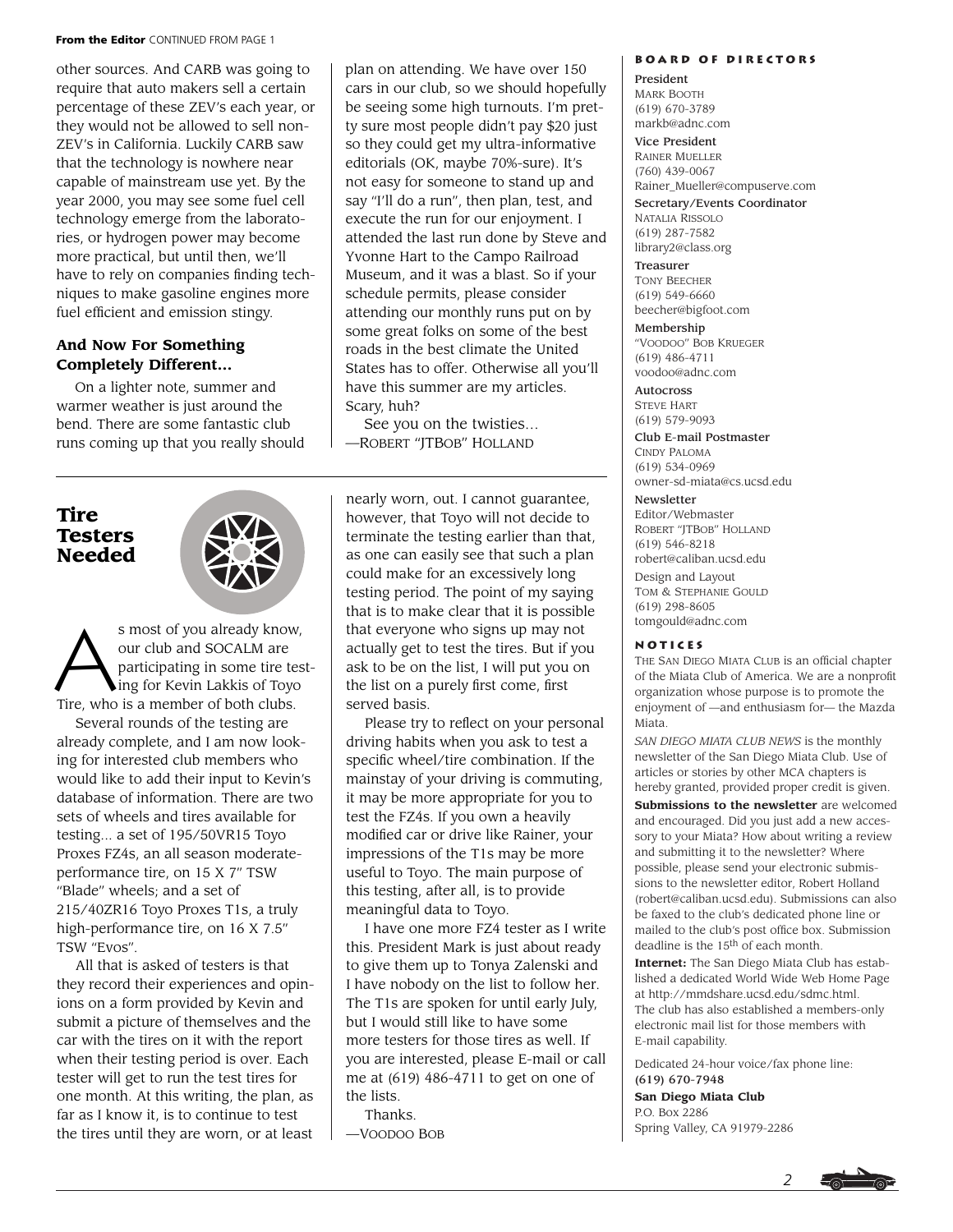

### **Highway to Heaven**

Date: Saturday, June 14 Time: 9:30 a.m.

Place: North County Fair mall under the large sign parallel to I-15

Run Leaders: Marianne & Rainer Mueller *Note*: *RSVP by June 7 is required!*

- Time to head for the hills! The early summer foliage can be seen on our way up to Palomar Mountain. We'll head up to over 6000 feet. We'll have lunch at Mother's, where you'll find some of the best sandwiches and smoothies this side of heaven. From there we'll head to the Palomar Observatory, run by the California Institute of Technology, where we'll get a guided tour by a graduate student. Please note that the tours are limited to 30 people—Rainer has reserved two tours! (one group will eat while the other group sees the dome) After the tours, we'll head down the back side of the mountain, giving us a beautiful look at the top of the Palomar Mountain as well as Lake Henshaw. RSVP to Rainer Mueller via E-mail at Rainer\_Mueller@compuserve.com or via telephone at (760) 439-0067.
- \**Those that don't RSVP may not get lunch or the guided tour.*

#### **Wheels 'n Meals at Boll Weevil**

Date: Thursday, June 19

Time: 6:00 p.m.

Place: Boll Weevil, 9330 Clairemont Mesa Blvd. (At Ruffin Rd.), San Diego (619) 571-6225

This month's Wheels 'n Meals is being held on the third Thursday of the month because several members will be attending Miata at the Ranch the following week. We will once again be holding a raffle at this Wheels 'n Meals. Member Sue Hinkle has generously donated a fantastic "Picnic Time" backpack (suggested retail value of \$80!). The backpack comes complete with plates, wine glasses, utensils, cutting board, etc. Everything you need for that romantic picnic lunch at your favorite Miata destination and it fits nicely into the Miata trunk with lots of room to spare! Come to the Wheels 'n Meals and try your luck!

#### **San Diego Miata Club Caravan to Miata at the Ranch**

Date: Thursday, June 26

Time: 9:00 a.m. (please be prompt!)

Place: Pea Soup Andersen's parking lot, East side of I-5 at the Palomar Airport Road exit, Carlsbad

Run Leaders: Mark and Cathy Booth

If you are going to Miata at the Ranch, why not caravan up with the rest of the attending members? It looks like we will have between 20 and 30 Miatas in the caravan. What a fun way to take the boredom out of driving Southern California's freeways!

We will leave Pea Soup Andersen's promptly at 9:00 a.m. Our route will take us up I-5 to I-405. We will stop in Orange County to pick up any members that wish to join the caravan. Those Orange County members that wish to join us should meet us at 10:20 a.m. in the Sportmart parking lot located on the west side of I-405 at the Magnolia St./Warner Ave. exit in Fountain Valley/Huntington Beach. From there we will continue up I-405 to Highway 101 west. We will stop for lunch at a Coco's in Calabasas. We should arrive at the Coco's around 12:00 p.m. (depending on traffic). Any Los Angeles County members that wish to join us should meet us at the Coco's located on the south side of Highway 101 at the Las Virgenes/ Malibu Canyon exit in Calabasas. There are several gas stations near the Coco's and everyone will have a chance to fill up before we head out on the final leg of our caravan at approx. 1:30 p.m. Our plan is to arrive at Buellton somewhere between 3:00– 3:30 p.m. (again, depending on traffic).

If you are planning to join us for the Caravan to Miata at the Ranch, please RSVP to Mark or Cathy at (619) 670- 3789 or E-mail at markb@adnc.com. This is extra important if you plan to join us at either the Orange County or LA County (Coco's) stop points. Thanks in advance for your cooperation on this matter!

# **Upcoming National and Regional Events**

June 20–22, 1997 Harris Ranch Hosted by: SAMOA/Oak Tree Mazda Contact Bonnie J Lutz (916) 652-7408

June 26–29, 1997

#### Miata at the Ranch '97

Hosted by: The California Chapters of the Miata Club of America

Flag is Up Farms, Santa Ynez Valley. (800) 472-9445 for registration packet

#### July 26, 1997

#### Tech Day, Pot Luck and Pool Party with VROOM and SOCALM

Hosted by: John & Gerry Conn Fullerton —10 a.m. til ??? Since we're members of three clubs we've extended the invite this year. We'll repeat the popular trip to Jackson Racing where there will be free dynos and a discount on parts and labor. More info in July's newsletter

#### August 15–17, 1997

#### Monterey Historic Races

Laguna Seca Raceway, Monterey, CA The Miata Event on Saturday will include corral pass (Miata-only parking), tent pass (much needed shade), a super gift, breakfast, lunch and day long refreshments. *Please help Barb in planning another great Miata event at the Historics by ordering your tickets by July 15th.* Send a check for \$30 per person for the event to:

Barbara Beach Wolfson 1315 Buena Vista Drive Vista, CA 92083 Race tickets are additional and can be ordered at the same time. Three Day pass \$75.00<br>Saturday and Sunday pass \$50.00 Saturday and Sunday pass

Saturday only pass \$30.00 Friday only pass \$25.00

September 12–14, 1997

### 8th Annual Gold Rush

Hosted by: SAMOA Sheraton Hotel in Rancho Cordova. 3 days—\$90 per car, including some meals, Monte Carlo Night, competitive events—fun! Registration packets: (916) 646-4435, www.miata.net/samoa

October 9–13, 1997

Hot Air Balloon Fiesta Trip Albuquerque, New Mexico Hosted by: SOCALM Contact: DeLena Cozart (619) 624-9201

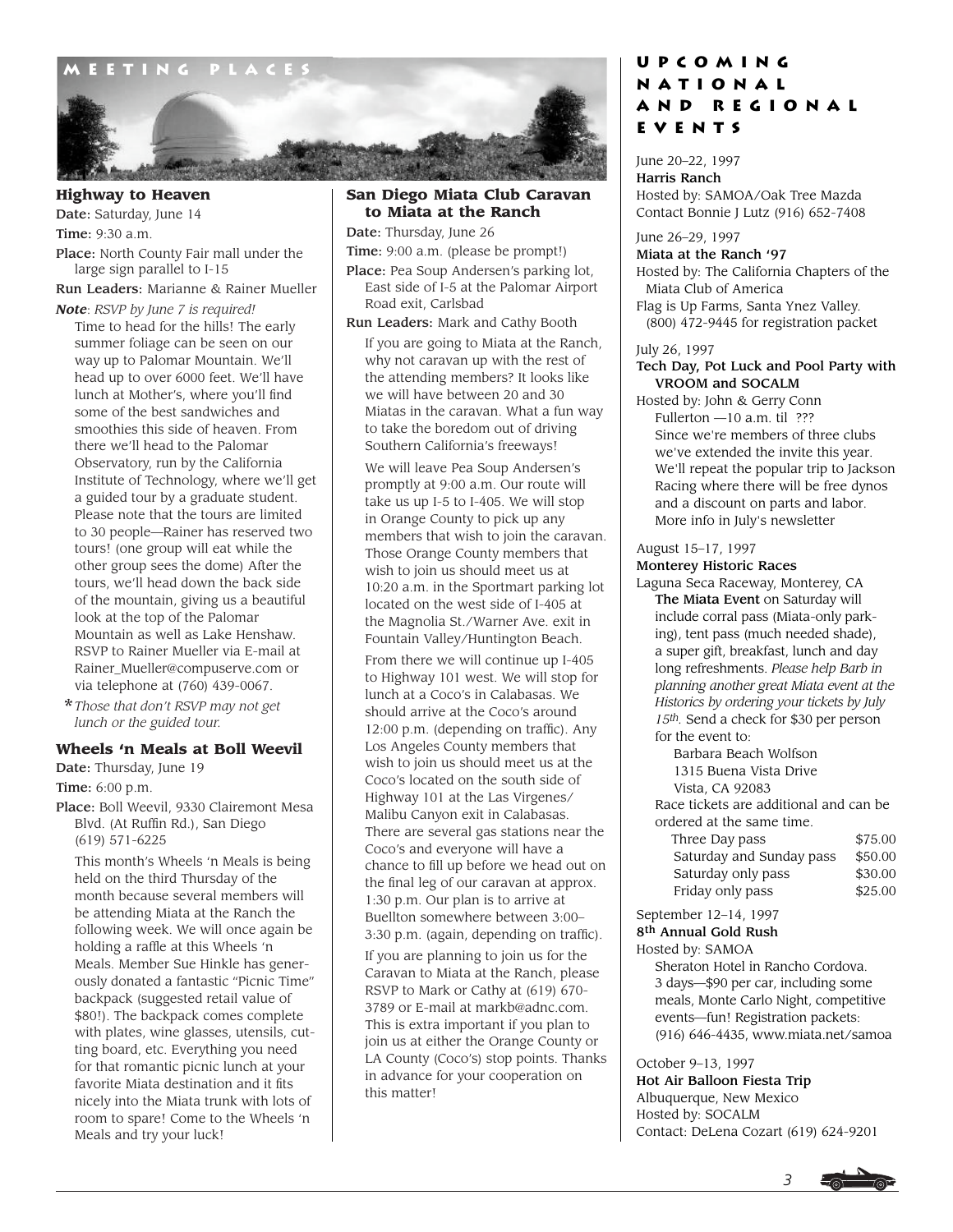**The Brakes, Part 2**<br> **n** the last newsletter, I wrot<br>
changing the brakes pads c<br>
Miata. This time, I'll comple<br>
series with instructions on n the last newsletter, I wrote about changing the brakes pads on the Miata. This time, I'll complete the series with instructions on changing the brake fluid. This job is very simple,



but requires the help of one or two other people. You need the following items: DOT 3 or DOT 4

brake fluid (a quart is more than enough, do NOT use DOT 5), 8 mm wrench, a clear bleed tube (about 1 to 2 feet long and can be obtained from an autoparts store), a jar (to collect the old fluid), some beverages and munchies to keep your helpers happy and about an hour or two of free time. Note: Be careful of brake fluid as it is highly corrosive and will eat paint quite easily. Place a few rags under the fluid reservoir to catch any spillage when adding fluid.

Place the car on jack stands and remove all four wheels. On the back side of the brake caliper is a small nipple with a small rubber cap.



Remove the rubber cap, and clean the nipple if any grease is present. Place the wrench over the nipple, then attach the bleed tube onto the nipple with the other end going into the jar. Make sure the tube is completely over the nipple. Now you are ready to start the process. You need to follow a basic command structure to make sure the process is done in the proper order. One person sits in the drivers seat, and the other works the wrench. If you have a third person, he can make sure the fluid level in the brake reservoir is constantly full (see photo). Otherwise, you'll have to stop periodically to make sure the brake fluid never goes below the "low" line.



The order you should do the brake bleeding is: left rear, right rear, right front, and left front. The bleeding procedure is as follows: Open the nipple about 1⁄3 of a turn counterclockwise, call out "Down" to the person sitting in the seat to push the brake pedal slowly down to the floor (about 1 to 2 seconds is slow enough). When the pedal is down to the floor, the person in the seat then calls out "Down", and HOLDS the pedal to the floor. When you hear "Down", close the nipple snugly so that no air can enter, then call out "Up" to the person sitting in the seat to let the pedal raise, the seated person then calling out "Up" when the pedal is fully released. Then start the procedure all over again.

The most important part of this procedure is to make sure that the pedal remains fully planted to the floor until the nipple is completely tightened. If not, then when the pedal is raised, air will be drawn into the brake line through the nipple and that is bad, as air is compressible, leading to poor brake pressure. If you do get air in the line, follow the above procedure until you are sure that the fluid being pushed out of the line is free of air bubbles.

Do about 5 cycles of the above procedure, then stop and check the fluid level. Add fluid to maintain the level as close to full as possible. When the fluid coming out the bleed tube looks as clear as the new fluid, then you have completely filled that brake line with new fluid. Be sure the nipple is tight and the little rubber cap is back on the nipple, then move onto the next brake line. Each brake line will take less time to drain old fluid than the previous because the previous bleed pulled new fluid through the junctions that interconnect the brake lines. When done, press the brake pedal a few times. It should be just as firm, or more firm than when you started. If not, then you got air in the line somewhere and need to start over.

If you have the time and inclination, you might also want to change the clutch fluid. The same new brake fluid is used, and the same procedure as well (except the seated person pushes the clutch pedal instead of the brake pedal). Look through the back of the right-front wheel well underneath the car. Towards the center line of the car, there is a small cylinder with a plunger coming out one end. This is the slave cylinder. On this cylinder is a nipple where the clutch fluid is to be drained. The clutch reservoir is to the right of the brake reservoir, and closer to the firewall. It is also smaller. Follow the above bleeding procedure, checking to make sure the fluid level never goes below "low" in the reservoir. When done, the clutch pedal should have a nice, constant pressure when depressed. When done, carefully test your car in your driveway to make sure the car stops when you press the brakes and the car will change gears when you press the clutch.

A little disclaimer is in order. Both the brake pad and brake fluid change are fairly simple, but done incorrectly can lead to smashed sheet metal and smashed bodies if you have no brakes. If you are uncomfortable about doing this procedure, then have an honest-to-deity mechanic do the job, or give me a call and I'll help (Remember, I'm not a real mechanic, I just pretend to be one in our newsletter, but the hours are good). —ROBERT "JTBOB" HOLLAND

## **City of San Diego Used Oil Program**

This program is only for City of San Diego residents and it is free!

Items Accepted: Used Oil *(maximum limit– 10 gallons)*, Oil Filters, Antifreeze and Auto Batteries NO BUSINESS WASTE ACCEPTED

#### SATURDAY June 7, 1997

9 am – 1 pm Bayview Elementary School 2445 Fogg Street Pacific Beach 92109

*For City of San Diego Residents*

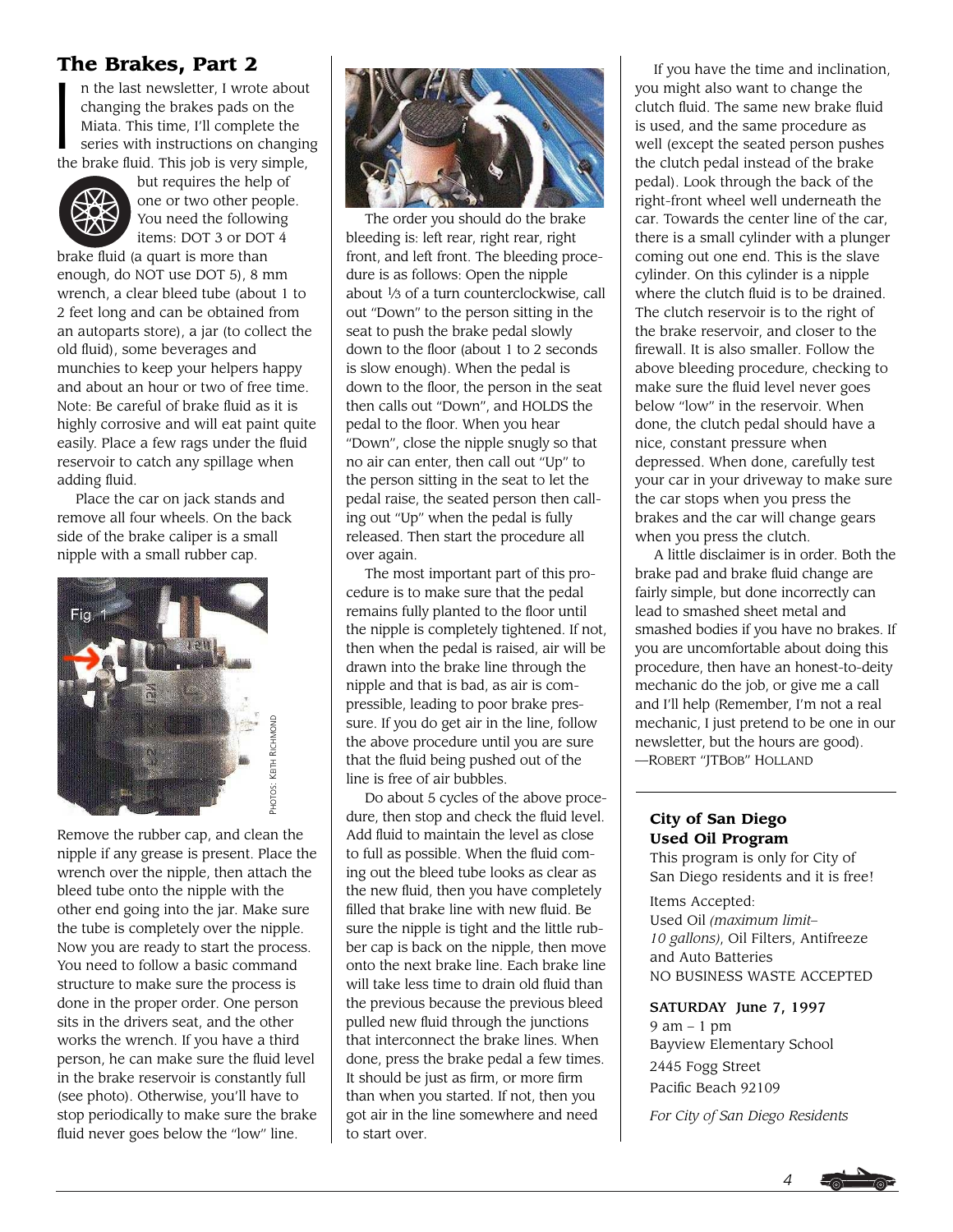**March in April**<br>
number of members had<br>
expressed a wish to hav<br>
run up to the March Fiel<br>
Museum. STEF and I had expressed a wish to have a run up to the March Field Museum. STEF and I had gone past several times and always thought that one day we really should stop, so this seemed to be a good idea for our first run as leaders. We committed and began to plan. The appropriate Miata roads get scarce north of the SD County line, but we staked out some possibilities and went on pre-runs.



A westward loop through Fallbrook and De Luz was fun, coming out in Temecula, where we took

79 to the north, through construction detours and fairly dull rural landscape, up past Perris Lake to March Field. Checking with the museum people for restaurants, they mentioned the Bottom Gun Cafe, where air base people hung out and they had aircraft simulators available. This would attract the prop-heads, and the food checked out, so we cranked that into our itinerary.

Returning via Hemet and the R3 finally gave us some twisty roads, and a route began to emerge. As we canvassed members for interest in the simulators, we realized that our ambitious route could be a time problem. We took some alternate runs up Old 395, Rainbow Canyon, and on up, finding the Domenigoni Parkway (not yet on our AAA map) allowing us to avoid Hemet, zipped through Riverside again on a trip to Jackson Racing, WestCo Battery and Motorsports in Orange

County. We knew we had to accept more freeway miles to get everyone who had signed up into the simulator schedule, but next time…

A nice sunny day for the run, and 32 Miatas including new members ROBERT CLARKE, MIKE THOMAS and DONN YEAGER assembled at Deer Springs Road, and bless their hearts, all were ready to roll right on schedule. Some of the crowd: TONY BEECHER, MARK and CATHY BOOTH, PHIL DAOUST, KEN EVORY,



**Intrepid airmen preparing to go aloft. Woody, JT and VoodooBob model authentic red space-alien gear. Below, ready to launch, or was it lunch?**

ART HAMILTON, JACK HINKLE and son, VICKY KRUEGER, KEN LALLY, DALE LEE, FRED LERNER, JOHN O'HARA, STEVE RANZANI, FRANK SHINE and STEPHEN DELONGE, WILLIAM SLOAN, DALE and GINGER SMITH, O.D. SMITH, RICH TAYLOR, DALE THOMPSON and TONYA ZALENSKI. We jinked back and forth over I-15 on Old 395, swung back on the freeway over the hill to Temecula and onto route 79 eastward, gradually leaving behind the strip malls in favor of rolling hills. Hanging a left at downtown Radec, the lineup snaked through some nifty curves

along the high-desert stretch to Sage, then rolled down into the agricultural level toward Hemet. The Domenigoni, a mirage-like highway going from nowhere across nothing much to no place in particular, took the group west and closer to 215, and after a couple of rural crossroads, the Miatas surrendered to the freeway again, hitting the Bottom Gun parking lot at 12:00.

After assembling for a group photo, everyone went into the cafe to eat—and some to try their skills at flying F-18s: taking off, landing, even making carrier approaches at night. Noble deeds were done, some paying the ultimate price: having their performance critiqued by the assembly as monitors over the bar displayed their aviating. Among those in the cockpits were "JTBOB" HOLLAND and VOODOO BOB KRUEGER, BILL and KAREN HUSS, JERI JONES and SEAN O'CONNOR, LOUIS MISKO, LAURA ROMAN, LOU STARK, BARB and ELLIOT SHEV, and WOODY **WOODHOUSE** 

The rest of us moved on our own to the museum, two miles back down the freeway, where aircraft from the WWII era to the present were displayed outdoors, with other memorabilia inside the hangar-sized museum. Some drivers were heard debating the J-47 turbojet as a possible accessory for their Miatas.

One group heading back, led by STEVE HART, did a mini-run on the Rancho California Road–Fallbrook loop that we had to leave off our original route.

—TOM GOULD

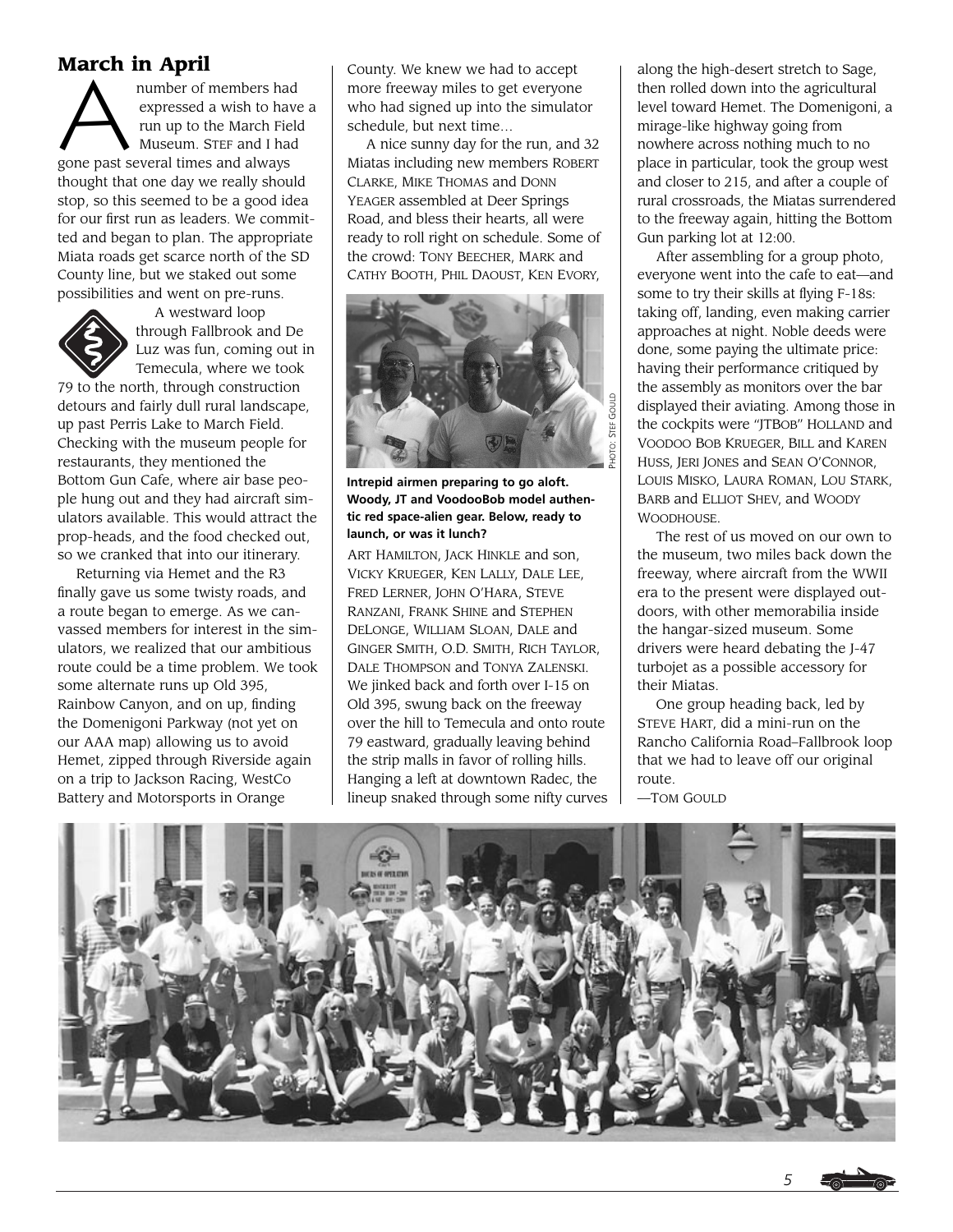

**Thirty-plus Miatas made the run to Campo for a steam train ride. Below, on the Campo Road.** 

**WILDE** 

**steam and steel and ice water in paper cups. Left, Steve Hart looks forward to lunch. Others nearby are Frank Shine and Rainer Mueller.**

**Below, tickets to ride.** 





# **The Miata Battery**

The battery in automobiles today is not far removed from the first lead-acid storage batteries developed in 1859 by Gaston Plante for use in telegraph equipment. An electrochemical process between the lead, lead dioxide and an aqueous solution of sulfuric acid, is constant. What has changed in the intervening years is the technology applied to better materials and advanced production methods.

If you knew about battery maintenance in 1947, the same procedures would be valid on automotive batteries in 1997. The liquid electrolyte, sulfuric acid, must be maintained by addition of water to replace the liquid that is boiled off during the charge and recharge cycles of normal use. The inevitable spill of acid on or around the battery would have to be cleaned to prevent corrosion of the metal. The battery posts would periodically need to be wire-brushed and cleaned to remove the corrosion present there as well.

Of course we do have maintenancefree batteries now, but the maintenance still seems to be required, and if you get 3 years on a car battery that seems pretty good. If you leave the lights on, or the battery doesn't want to crank the car over, just throw it on the battery charger for an hour or jump start the car and drive it around for a while. If that doesn't work, toss in a new one.

Along comes the Miata, and things change. As retro as the Miata was intended to be in styling, the electrical problems that were common in the British roadsters of days past, were not in the plan. Since the Miata was meant to drive, and not to work on, the battery had to be as reliable as the rest of the car.

In a normal lead-acid battery, the electrolyte is sulfuric acid in sufficient quantity to cover the lead plates in each battery cell. This type of battery is referred to as a wet or flooded cell battery. The main drawback to this type of battery is the continued maintenance and possibility of spillage of acid during maintenance or an accident.

About 1958, attempts were made to immobilize or fix the electrolyte in the cell of the battery using various methods. One of these was to use silica gel to bind the water present in the elec-





**Above, Natalia defies generations of Moms.**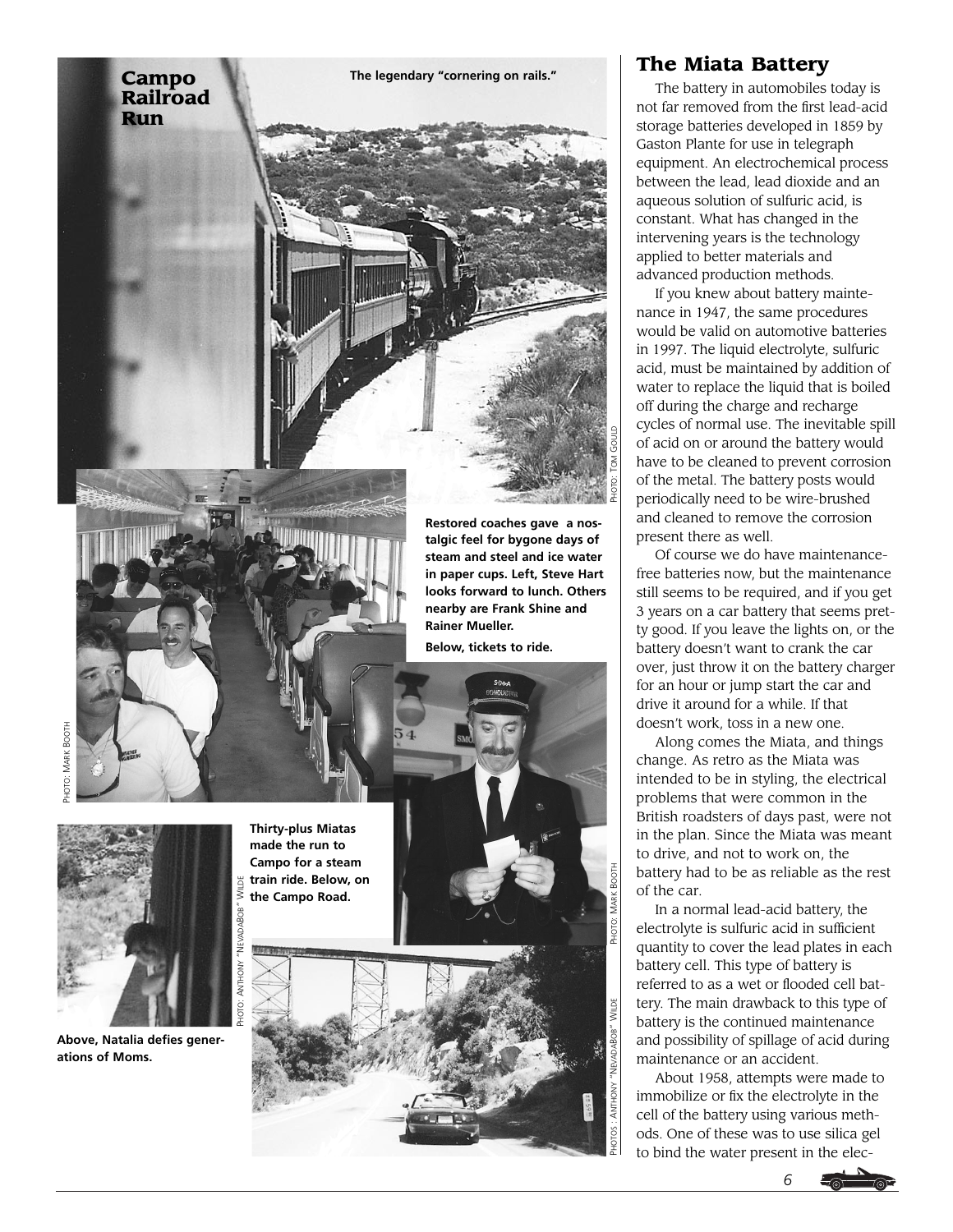trolyte solution into a jelly. Just imagine a battery full of cherry JELL-O. These type of batteries are used in many applications and are referred to as gel cells.

For the record, the Miata battery is NOT A GEL CELL.

In 1985, when the Miata was taking shape in Irvine, a new battery technology was being used in military aircraft. The paramount considerations of power, weight, safety, and reliability were the selling points of this new type of battery. The new technology was AGM or Absorption Glass Mat. This technology was an evolution of previous battery technologies, including gel cells.

In AGM sealed batteries, the acid is absorbed between the lead plates and immobilized by a very fine fiberglass mat. This glass mat absorbs and immobilizes the acid while still keeping the acid available to the plates. This allows fast reaction between the acid and plate material. The intimate relationship of the electrolyte-filled mat and the lead plate, allows the construction of a smaller battery, using less electrolyte and metal plates. This means a smaller battery with nearly equal power ratings to a wet-cell battery of larger size and weight.

This Miata battery uses the AGM technology and is manufactured by the Panasonic battery division of Matsushita Battery Industrial of Japan. The Panasonic battery can only be purchased through Mazda dealers.

A replacement battery is also offered by a company in Anaheim, virtually in the shadow of Anaheim stadium. WestCo (1-800-214-8040), offers a battery of the same AGM technology as the stock battery.

The WestCo battery has a rating of 475 cold cranking amps (CCA) to the stock batteries' 440 CCA. As far as capacity, the WestCo is 35 amp hours vs the stock 32.

The Panasonic battery is vented to the outside of the trunk through a small rubber hose. This vent removes the hydrogen gas that can accumulate inside any battery during use. The amount of hydrogen developed during the use of an AGM battery is quite small when compared to a wet-cell battery. The WestCo battery does not have any vent, as it is sealed. WestCo claims the

gas generation is so small, that venting is not required.

The only real difference in the two batteries is price. The Panasonic battery can be obtained for about \$129 at Mazda dealers. Of course, this does not take into account any discount for being a San Diego Miata Club member. Check the newsletter for participating dealers. Due to the original classification of this battery for shipment, it can not be shipped via UPS.

WestCo sells their battery through many of the vendors of Miata accessories, such as Dealer Alternative, Moss Motors and Imparts. They also sell the battery direct through their Anaheim facility. For \$84.95, minus the 5% discount for Miata Club members, the WestCo battery is very enticing.

The only real difficulty with the WestCo battery is the terminal posts. The posts are reversed, as to polarity, when compared to the Panasonic battery. This will cause an interference with some aftermarket power antennas, due to the length of the battery cables, so check with WestCo first. Several club members use the WestCo battery with no problems.

How will you know if you need a new battery? With most cars, a jump start and driving around will bring a low battery back. Try that with a Miata and chances are you will think the battery is history. Not so fast!!

One of the differences with the AGM battery compared to the wet-cell battery is the recharge rate. That is, how fast you can put energy back into the battery. With a wet-cell battery you can "quick charge" it at about 20 amps or more. Usually this is when you would boil the electrolyte right out of the battery. The AGM batteries require a lower charge rate, for a longer time period. If your battery will not crank the engine, you should charge the battery at a rate of 1 amp or less for 18–24 hours. If you try and charge it like a wet-cell battery, you will destroy the battery.

Those of us who enjoy our Miatas everyday—it's our only car—usually don't have a problem with the battery going flat, unless we leave the lights on. Those who only get the opportunity to drive their Miata on weekends sometime will encounter a low charge on the battery. This is due to the constant electrical load, known as dark current, on modern automobiles. The memory for the clock, radio stations, engine computer all take small amounts of power from the battery. Those who add alarm systems, etc. might have a greater dark current than stock.

WestCo has a small battery charger for the Miata for those who drive their car infrequently. The EZ-12R is a  $1/2$  amp charger that will automatically maintain the charge in the battery. The advantage of this charger is you can leave it plugged in and it will not overcharge the Miata battery.

Some people might think that the easier solution would be to put a conventional wet-cell battery into the Miata. Indeed there are battery manufacturers who sell wet batteries for our beloved roadster. Before you go down this road, consider the dangers involved.

The generation of hydrogen gas in a wet-cell battery is much greater than in the AGM battery. Even those batteries that are vented still have the problem with all that liquid in the trunk. The potential for corrosion in this area is very great. Battery acid on your luggage and clothing would not be too cool either. In a rear end collision, the potential for the battery to crack open and spill, or possibly explode, should not be discounted. When you consider the cost of a good wet-cell battery is nearly that of the WestCo battery, the justification for putting a wet-cell battery in the Miata really makes no sense. It is false economy.

Some manufacturers are even pushing wheelchair batteries for replacement in the Miata! I don't think I like the connection.

Overall, the original Miata battery and the WestCo replacement are quality products that fit the Miata like a stringback driving glove. This is the first car I have owned where the only battery maintenance I perform is to dust the top of the battery every year. Several club members have batteries that are 6 or more years old that are still performing well. When you factor this into even the non-discounted price of the Panasonic battery, that is only \$21 a year. About the cost of 1 tank of supreme unleaded. —ANTHONY WILDE

*7*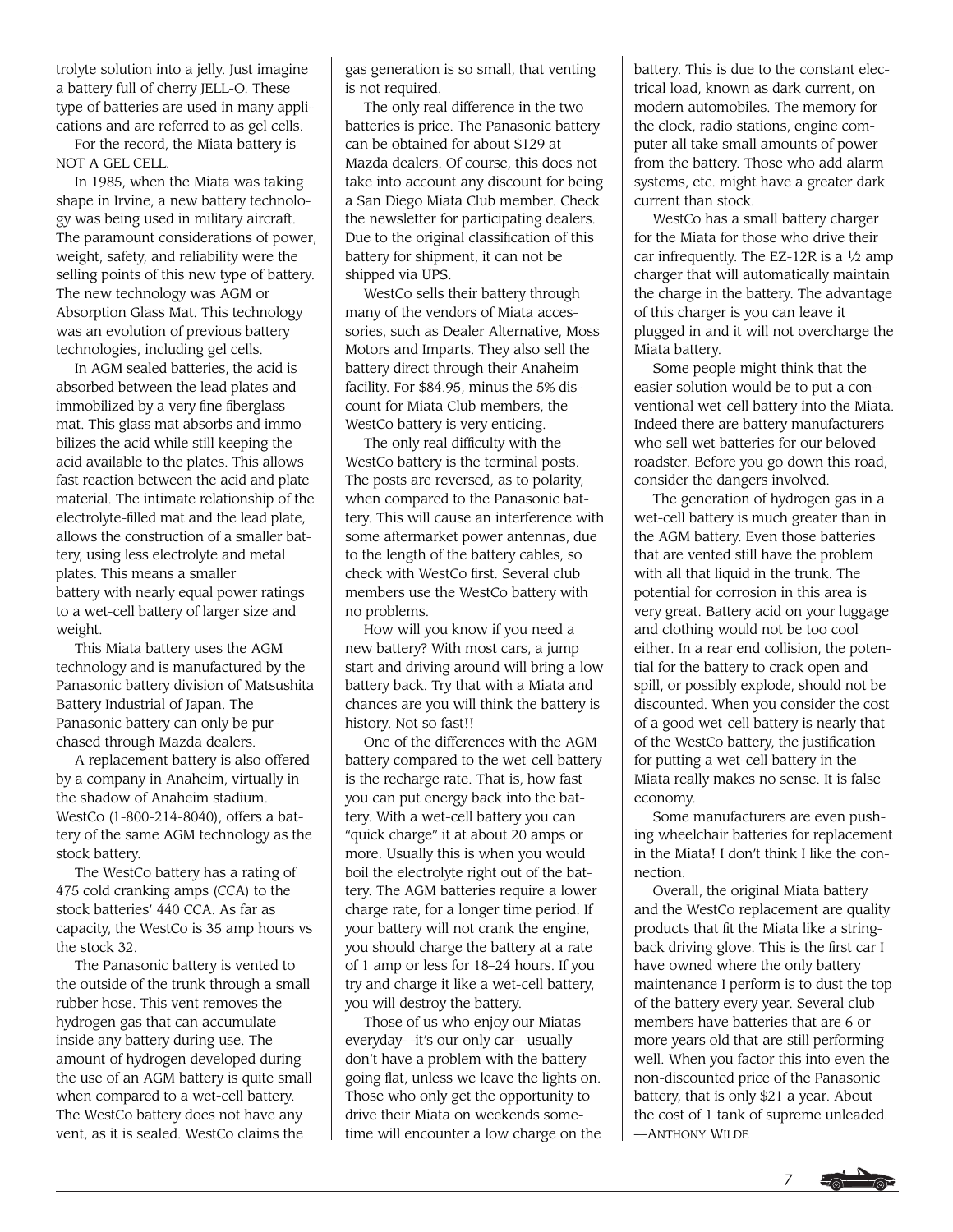

# **Member Profile**

GIVEN and CHRISTINE HARRISON. Christine and I have been married for twenty-five years and have two children. Katie is nineteen years old, a student at Palomar College,and a checker at the new Target store in Encinitas. Christopher is sixteen years old, a junior at Sunset High School, a thespian (most recently seen as the Mad Hatter in the CYT production of Alice in Concert) and an employee of the portrait studio in the new Target mentioned above. We both teach at La Costa Meadows School in Carlsbad. Christine teaches first grade, and I teach second.

I bought my Classic Red "B" package new in July of 1993. Since then, I have been easy to shop for when Christmas or the birthday rolls around. The additions to date include:

- rear mud flaps
- Koni Adjustable Shocks
- Clearwater Sound
- Voodoo Knob
- rear window pocket
- Borla Exhaust
- Jackson Sway Bars,
- Sebring Supercharger (Self installed in a weekend with the help of a lawyer who read the instructions!)
- NACA Duct
- Turn Signal Air Ducts.

My other interests include sailing, music, and cabinetry. I have been interested in sailing since junior high school and have owned a variety of boats over the years. At one time, this interest included racing.

I am also a musician. I'm rhythm guitar player and vocalist of the oldest bluegrass band in North County, "The Unstrung Heroes"—a five piece acoustic group which has been thrilling tens and tens of people since 1980. (My advice to other bluegrass musicians: don't give up your day job.) I also play the Dobro and the upright bass.

A newer interest is cabinetry. I'm currently building a desk/wall unit to house all the stuff I've tripped over for the last twenty years in the "spare room" in an attempt to turn it into some kind of "living" space. I thought this project would take about a month to complete, but with the weekend distraction of the Miata Club runs, I'll be lucky if it's done in a year.

Becoming involved in the club has doubled the fun of owning the Miata. There's nothing quite like following the front of the line through some back country roads! We have also greatly enjoyed the opportunity of making new friends with a common interest. We hope to meet many more members at future events.

# **New Members!**

The following are the new members since the last newsletter:

**Jay & Deanna Atherton** San Diego 1991 BRG LE

**Matt & Janet Carroll** Santee 1994 M (Montego Blue)

**Kim Conant** Poway 1994 Red

**Robert T. Hyland** San Diego 1992 Red A

**Sandy La Fond** San Diego 1992 Red B

**Diane Long** San Diego 1997 Red PE

**Larry & Diane Peetoom** Encinitas 1992 Silver A

**Richard & Sylvia Somerville** Carlsbad 1990 White Base

**Mike Thomas** Carlsbad 1994 Black A

**Tom & Dona Thompson** San Clemente 1994 Black C

**Donn R. Yeager**

Oceanside 1997 Montego Blue

There are now 159 memberships consisting of 241 members.

- 55 Red
- 27 White
- 18 Black
- 16 Montego Blue
- 10 Mariner Blue
- 7 Silver
- 6 Merlot
- 6 Starlight Blue
- 5 BRG
- 5 Laguna Blue
- 3 Yellow
- 1 Unreported

*To be included in our on-going series of Member Profiles, write a short (200–300 word) introduction and mail (or E-mail) it with a photo (your face should be large enough to be recognized) to the Club P.O. Box or give it to a board member at an event. — Your photo will be returned.*